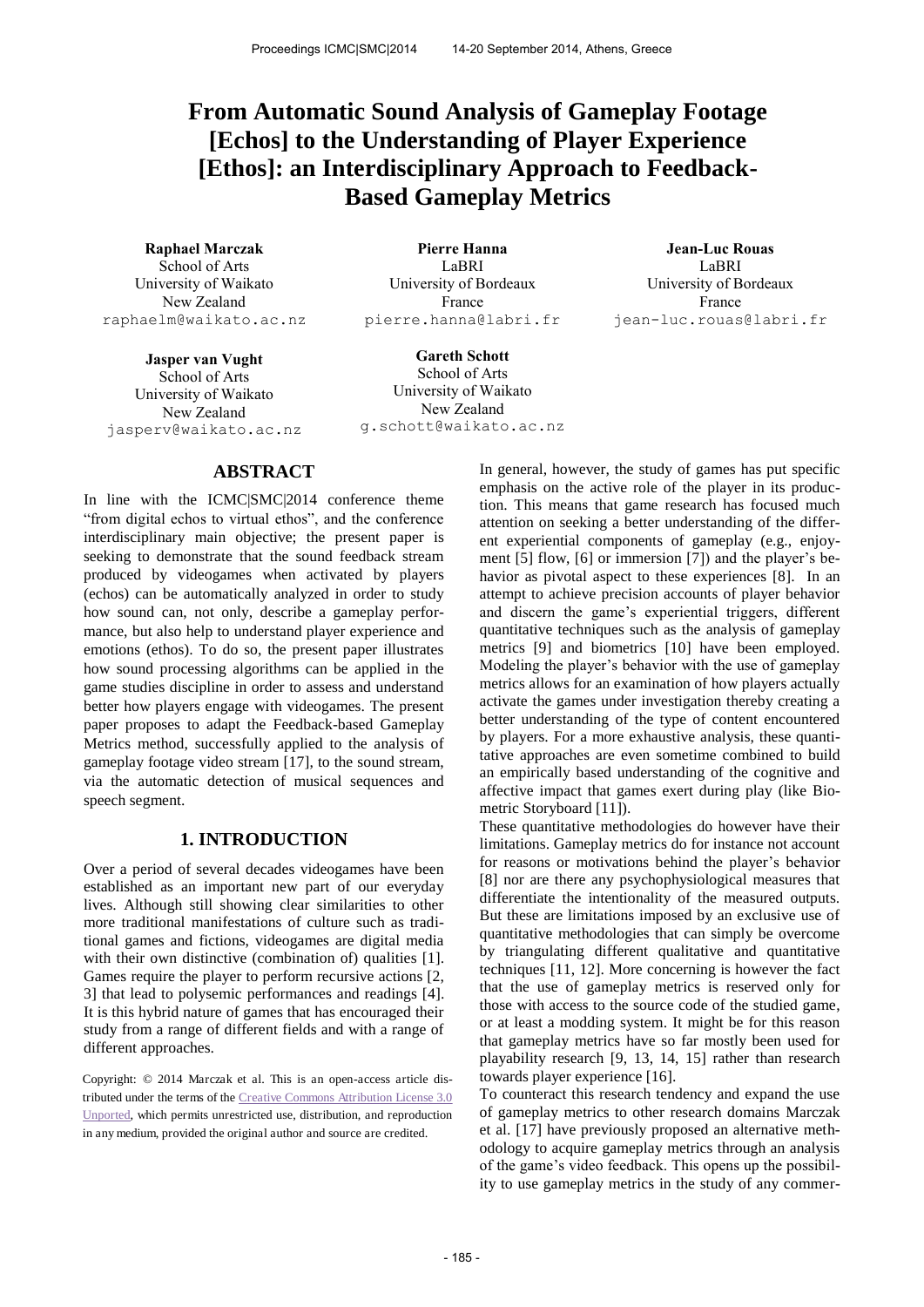cially available game without the need for the source code or a strong collaboration with the relevant game company. Although these video feedback gameplay metrics are useful and accurate in segmenting the gameplay experience and quantifying elements of the player's actions, they do limit the gameplay experience to the graphical representations on screen. This means that these gameplay metrics quantify gameplay with a focus on the game's 'visualism'. It is however a mistake to assume that games 'present only one type of experience and foster one type of engagement' [18]. So to move beyond this 'visualism' as a focal point for exposing the mechanics by which games operate we propose a new way of acquiring gameplay metrics through an analysis of the audio feedback of the game.

Although game audio is still a hugely under-researched subject, it is clear that sound plays an important role in our gameplay experience. Sound can help us orient our actions or identify certain game functions [19], it plays an important role in triggering certain emotions [20], it has an essential 'preparatory function' [21], and it can significantly increase the 'immersiveness of the gameplay experience' [22]. Gathering gameplay metrics from the game's audio feedback therefore allows us to segment the player actions according to an essential component of the gameplay experience.

Signal processing of audio streams constitutes an established and active research field within computer science. Algorithms have been created to detect speech and music in radiophonic streams [23], to retrieve artist and song title information from music recognition [24, 25] or to indicate moments of 'story intensity' in movies through audio tempo analysis [26]. But these algorithms have yet to be applied to videogames.

In this paper we outline the construction of two different algorithms used to acquire gameplay metrics from the game's audio feedback stream. By implementing the algorithms for the analysis of the game Bioshock 2 (2K Games, 2010), we were able to show the usability of the methodology for the obtainment of gameplay metrics. This means that this methodology can accurately calculate the temporal position of encountered game content, which can significantly help us in our understanding of the gameplay experience.

# **2. AUTOMATIC AUDIO FEEDBACK STREAM ANALYSIS**

#### **2.1 Sequence detection system**

One possible way to segment gameplay sessions and detect key-moments of interest and their temporal locations, is to identify parts of the gameplay session based on their musical and atmospheric audio rendition. For this detection to work automatically, the system is required to have prior knowledge of the different musical parts of the game under investigation. The main difficulty for the system to learn and subsequently detect gameplay moments on their audio rendition is the irregular presence of noise in the form of gunshots, screams, speech, etc. The perceived intensity level of this noise is usually higher

than that of the musical environment which means the audio recognition system applied has to be very robust to rule out any of this overpowering noise.

The principle of the detection relies on the estimation of the similarity between representations of music. The originally handpicked musical pieces are successively compared to short cut out (sometimes overlapping) excerpts of the recorded game footage. For each comparison, an identification process has to be computed that indicates which part of the musical piece has been recognized.

Estimating the similarity between two musical pieces is a very complex task [27]. This task becomes even more challenging when the musical pieces differ in their presence of different noises. Existing methods generally rely on fingerprinting techniques [28, 29]. These techniques consist of first encoding the original musical piece as multiple fingerprints, which are generally related to spectral properties. Other fingerprints are then extracted from the query which is expected to be identified, and are compared to all the fingerprints encoded and stored in a database. The piece of the database with the highest number of similar fingerprints is then identified as similar thus computing the temporal location of the query.

Instead of this technique we propose here to identify representations based on tonal properties because it is dedicated to musical pieces and seems robust to the presence of noise [25, 30]. In this approach musical pieces are encoded as sequences of symbols corresponding to the distribution of the energy in the amplitude spectra. The comparison of these symbols is computed by aligning the sequences with the use of local alignment algorithms [31]. Local alignment algorithms compute a score similarity. The higher the score, the more similar the segments compared are. Therefore, all the recorded gameplay footage is compared to each musical excerpt. The higher value of the similarity score indicates the presence of the corresponding musical excerpt: the related timestamp indicates the beginning of the searched musical part.

During our experiments, the gameplay footage is decomposed into frames (that are overlapping with a hop size of 1.85 seconds) corresponding to the size of the researched musical excerpts.

## **2.2 Speech detection system**

Gameplay segmentation is also achieved by automatically identifying speech and music segments within the game's audio track.

The audio segmentation is based on the Hidden Markov Models (HMM). Four states HMM are used for this task, each state being modeled by a Gaussian mixture with 256 components. The features used are classical speech processing features, Perceptual Linear Prediction coefficients (PLP). We used 12 coefficients together with their first and second-order derivatives.

#### Models training

Since we aimed for a wide implementation of the models over a range of videogames, we decided to train the models using radio broadcast data. This allowed for a more generic speech recognition instead of the highly specific use of speech in a game such as Bioshock 2. The radio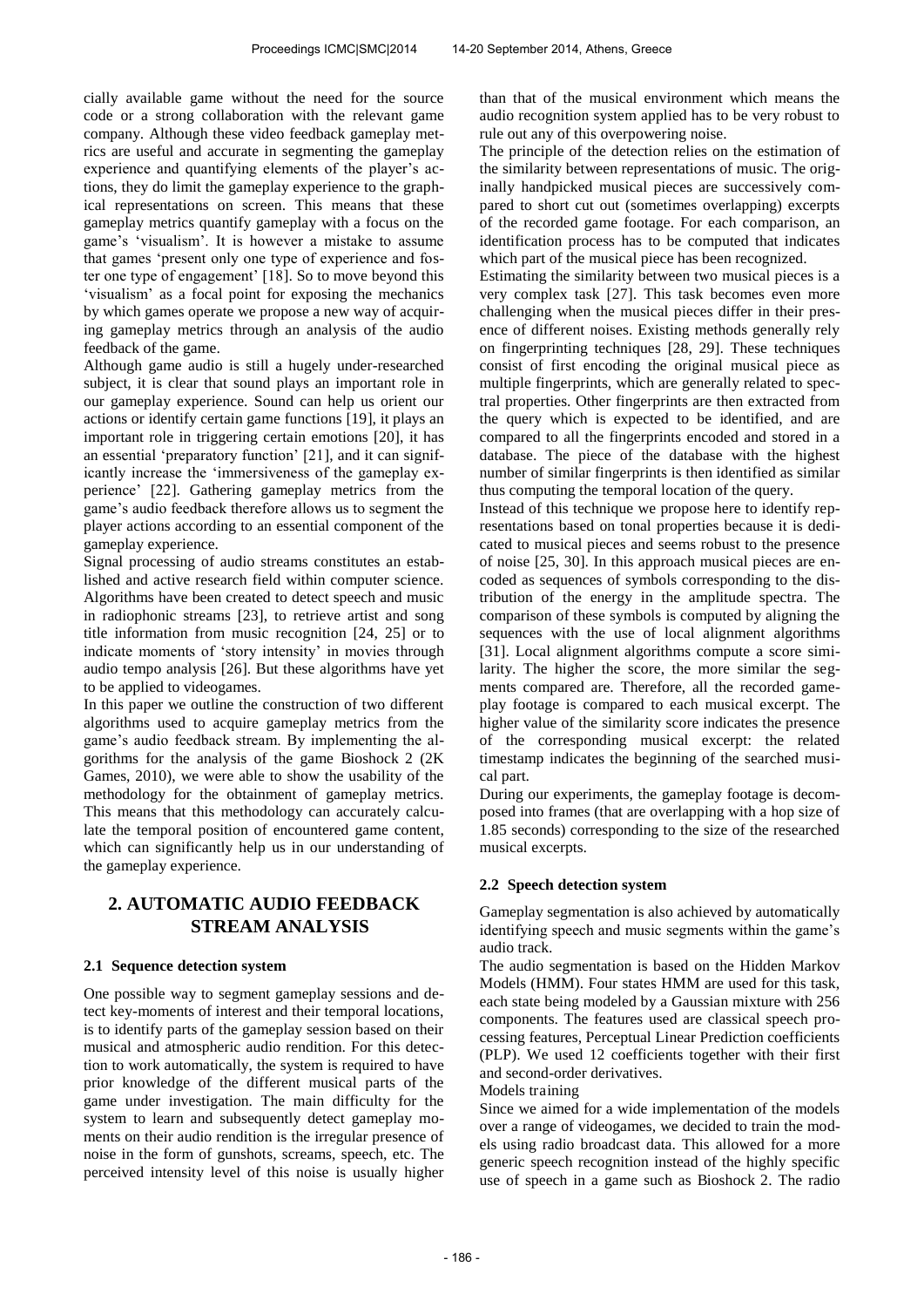broadcast data consisted of a French broadcast corpus comprising a total of 50 hours designed for the ESTER evaluation campaign [32]. The available labels on this corpus are: Acappella, Advertising, Applause, Jingle, Laugh, Multiple\_speech, Music, Speech, Other.

Acappella is a label used for singing unaccompanied by instrumental music, multiple speech is used when several people speak at the same time, and other is used for sounds that do not pertain to any other category. The other labels can be considered as self-explanatory.

The system is similar to a phonetic decoder, which means it assumes that only one class may be encountered at a time. For this reason, we use mixed-event classes (i.e., music+speech, jingle+music) to take into account events happening simultaneously. Because the number of classes grows exponentially when mixed events are considered, we decided to preselect those mixed events that were significantly represented in the radio broadcast data (with at least an accumulated duration of more than 100 seconds).

#### Recognition

During the recognition process, the test file is segmented and labeled using the Viterbi [33] algorithm. Then the labels corresponding to each of the target classes (e.g; speech and music) are collected from the output stream. After that, the target class speech is calculated by merging all the mixed-event classes containing a speech event, (e.g., speech+music, speech+laugh, speech+advertising). Afterwards, a post-processing scheme is applied to remove segments that are too short (i.e. under half a second of duration).

# **3. RESULT**

To assess the usefulness of these methods for the identification of speech and key audio moments during gameplay sessions, approximately 30 hours of footage from the game Bioshock 2 was collected for analysis. During a five week long study, ten participants were asked to play Bioshock 2 during four consecutive sessions of 45-50 minutes, and were asked to comment on selected moments of their footage in week 5. The data set is composed of both the screen and sound capture of the participants' gameplay, participants' psychophysiological responses (heart rate, galvanic skin response), and the participants' facial expressions and keystrokes. The current paper is focusing on presenting the sound analysis of gameplay footage, but the others modalities have been gathered for further correlation works (see for instance the video synchronized presentation system [17]).

The results presented in Section 3 and Section 4 correspond to the results of the sequence identification algorithm and the speech recognition algorithm with the first 45-minute session of nine of the participants (one of the participant first session was not successfully recorded, as the first ten minutes of sound are missing, so the results are discarded in this section).

#### **3.1 The game**

Bioshock 2 is a first person survival horror/shooter game that takes place in the underwater city of Rapture. The player assumes the role of Subject Delta, a Big Daddy that is symbiotically connected to Little Sisters and acts as their protector against Rapture's evil citizens. Purpose of the player's movement across Rapture is explained in the form of Subject Delta's separation from his particular Little Sister that he sets out to save from the main antagonist.

The player is regularly given the choice to follow and understand the story in more detail by collecting audio tapes that he can decide to listen to (the tapes are not automatically played upon collection). The player can also choose to ignore these narrative driving opportunities and focus his attention more exclusively on the action affordances of shooting and melee fighting that the game offers.



**Figure 1.** Memorable moments in the first 45 minutes of the game

#### **3.2 Game sequence detection**

During the first 45 minutes of the game, the player plays through several memorable moments that deemed important for progressing the story forwards (Figure 1):

- The player acquires his first super human power during a non-interactive cut-scene where he painfully injects a plasmid (a specific power) in his arm.
- The player encounters the first boss fight (Big Sister), introduced by a dark non-interactive cut-scene. The player is unable to finish the battle, as the Big Sister eventually flees from the scene.
- The player is sent underwater after a second confrontation with the Big Sister ends with a window breaking and consequently a flooding of the room.
- The player is presented an overview of the abandoned underwater city of Rapture.

All these sequences are recognizable by their specific sound scheme: the player character screams in agony during the injection; the fight with the Big Sister is preceded by suspense building music; the breaking window makes a loud cracking noise; and the overview of the city is accompanied by majestic music increasing in volume.

As these key moments possess a specific sound scheme, they can be detected by the game sequence algorithm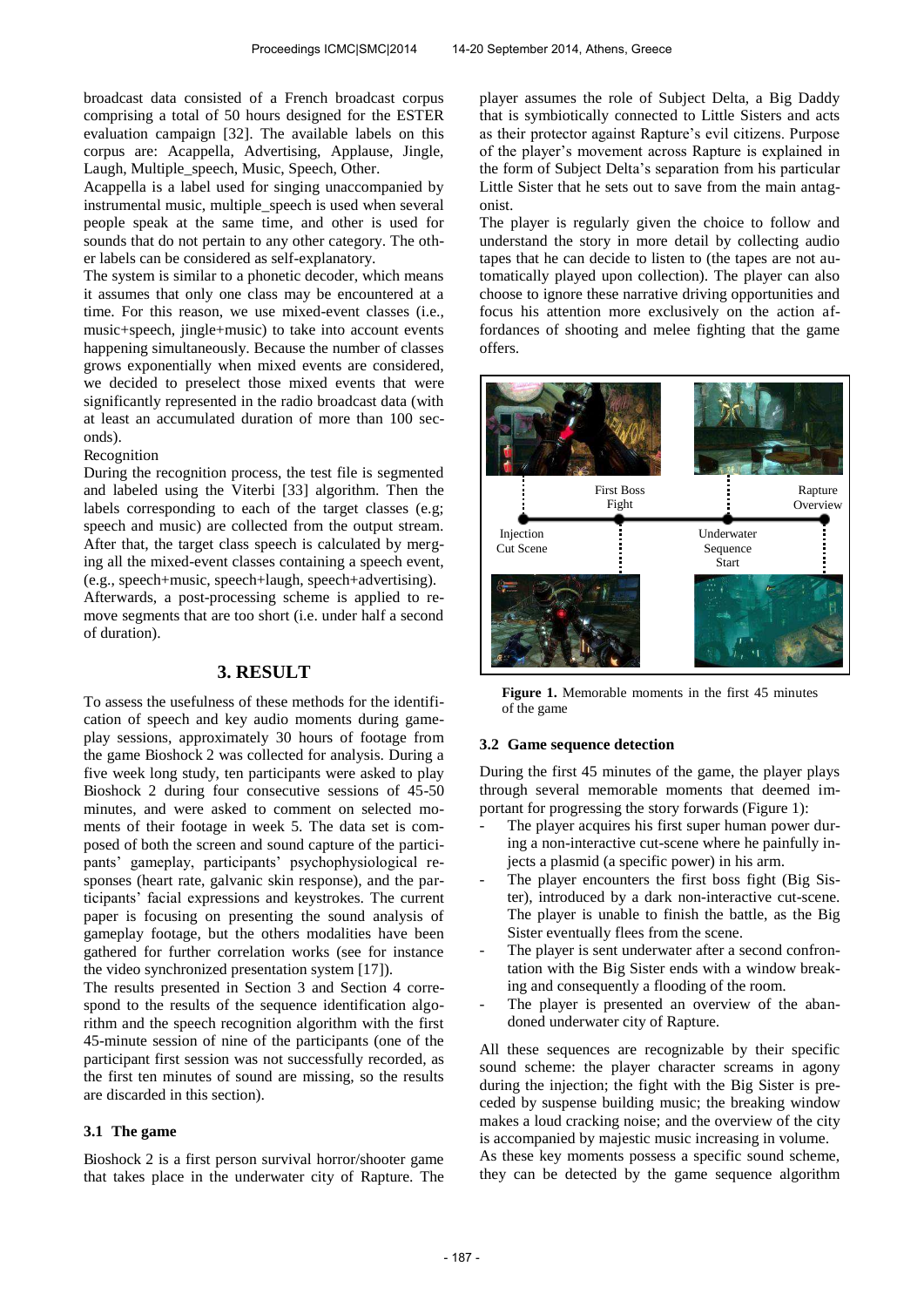presented in the previous section. The results are presented in Figure 3, where the absolute detection times can be observed, and in Figure 2, where the detection is displayed relative to the other players.



**Figure 2.** Relative detection times, by participant  $(1-9)$ 

Detecting these four key moments and their temporal location for all the players, allows a sense of pace in which players move through this game. For instance, by looking at Figure y, several empirically validated comments can be made about the difference in player behavior in Bioshock 2:

- It took most of the players around 600s to go through these key moments, but four of them (participants 3, 4, 5 and 7) took more time. It is possible to assume the existence of different ways of engaging with the game system, as participants 3, 4, 5 and 7 seem to perform a greater desire to explore the nooks and crannies of the game world.
- A completely deniable yet visually stunning scene can be attuned to just after being underwater, and before the overview of the city. Looking back inside through a window, the player can see another Big Daddy engaged in combat in the protection of a Little Sister. Because the underwater sequence is extremely linear and no other action but movement is required from the player, we can speculate with reasonable certainty that some players choose to ignore this sequence and go straight to the overview of the city (participants 1, 2, 4, 8 and 9 that completed this sequence between 75s and 90s), while some players will have stopped to watch the fight unfold (participants 3, 5, 6 and 7 that took between 119s and 147s).
- When the Big Sister flees the scene during the first boss fight, most of the participants were observed leisurely exploring the environment for items in the assumption that the fight was over. However, Participant 1 was observed running after the Big Sister which also clearly shows in Figure 2 since this participant arrives at the second confrontation with only 70s after (the others participants needed at least two minutes). It seems that participant 3 did not even try to follow the prescribed path, although very linear in this sequence, since it took him ten minutes to come to the second confrontation.

Figure 3 shows the absolute time detection of these events. The absolute time is also meaningful in understanding the players' behavior. Participant 3, for instance, seems to either have a strong desire to explore the game world in detail or has a tendency to get lost or stuck in several places since it took this participant almost 1400s to encounter the four events. Knowing this can also be useful in automatically segmenting the game sessions, especially if we seek correlation between these moments or sequences and other feedback-based gameplay metrics (e.g. speech detection or video-based one [17]). This information can also be useful in highlighting specific moments of interest for further qualitative analysis (e.g., post-sessions commentaries based on the player's own gameplay behavior).

#### **3.3 Speech detection**

The speech detection results are presented on Figure 3 (grey areas). In Bioshock 2, moments of speech have an important role in communicating the story of Bioshock 2 in a more detailed manner. In other words they help the player create a better understanding of what happened to the once so glorious art deco city of Rapture. Speech in Bioshock 2 consists of propaganda messages broadcasted over the speakers by Sophia Lamb (the main antagonist in the game), radio messages sent by (seemingly) friendly characters, and diary tapes containing short spoken messages by previous citizens of Rapture telling their minihistories during the demise of the city.

Similar to the game sequence identification system, the results can be used to segment a player's gameplay session. Because the player can chose to listen to any tape whenever he wants to, manual identification of moments of speech is a highly challenging and time consuming task. Automatic segmentation of a game session based on speech detection then gives researchers an easy and useful tool to exactly identify when the player is encountering moments of speech. One application of such an automatic segmentation is that it can aid the selection of keymoments for post-game commentary session to assess a player's recall and understanding of the game.

Moreover, automated speech detection provides metrics capable of empirically validating the different ways in which players engage with the game.

The presented sequences in Figure 3 correspond to the first 45 minutes of the game, which starts with a cut-scene presenting the player character and his relationship with the game's main antagonist. This scene, comprising of an intense monologue by the main antagonist, is highlighted for each participant around 200s. However, participants 4, 8 and 9 miss this detection. These participants clearly skipped the cut-scene, more interested in rushing into the game action than understanding the underlying story.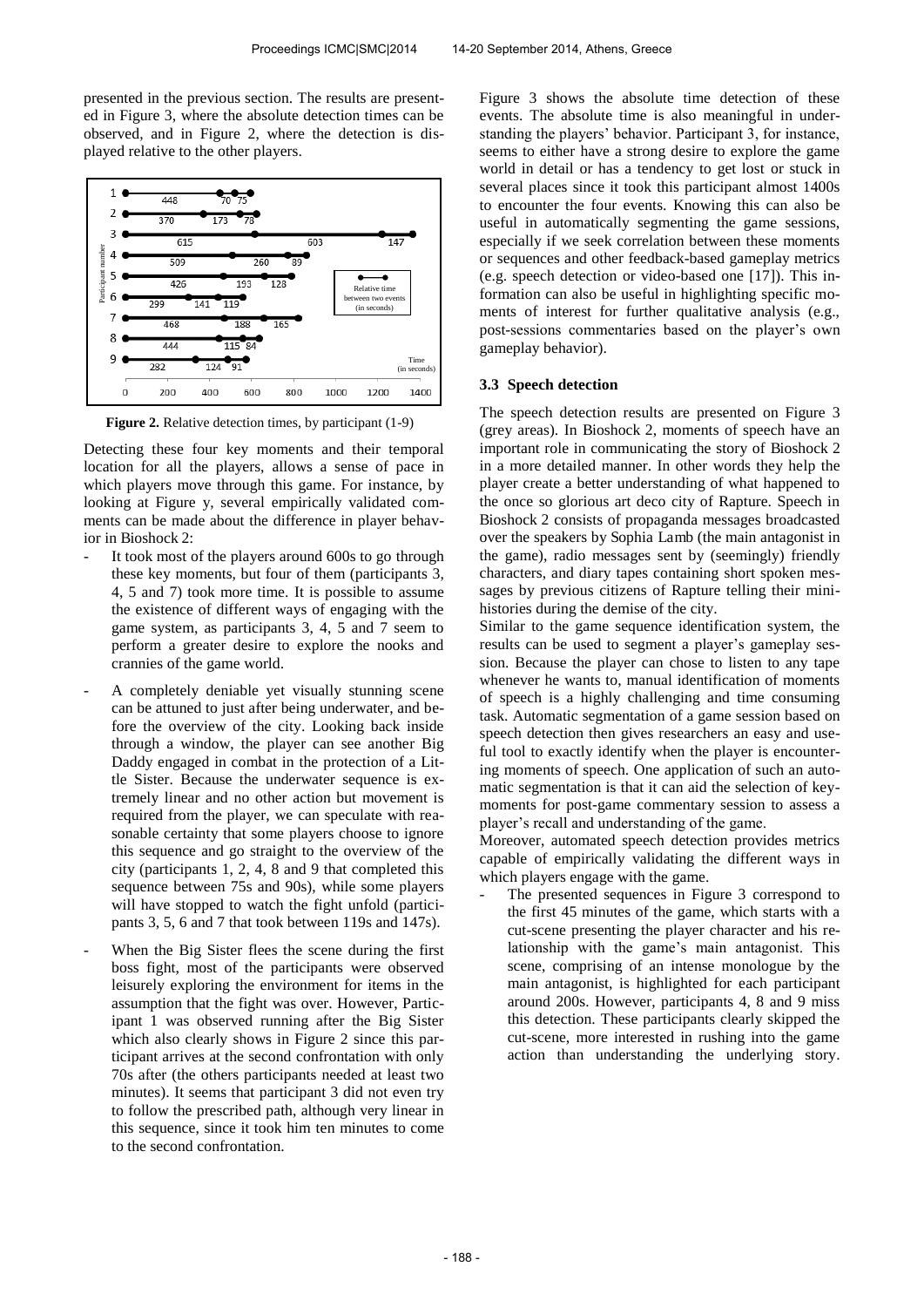

**Figure 3.** Sound processing results (the speech detection is represented by a grey highlight on waveform and the key sequence detections are represented by the four linked dots)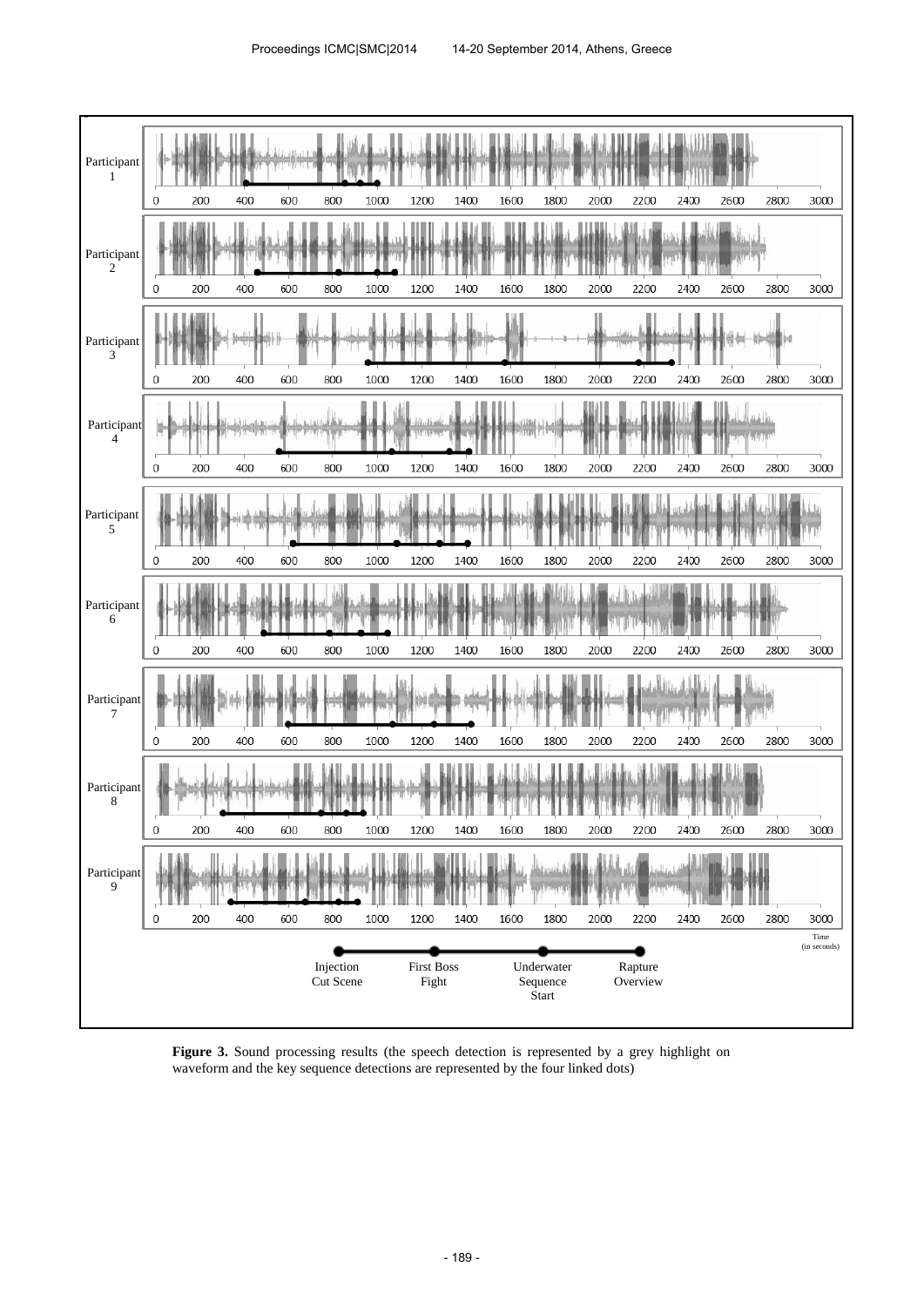- As highlighted above, participant 3 took ten minutes to go from the first Big Sister fight to the second encounter. The graph in Figure 3 shows that there is also no speech detection between 1650s and 1950s. Furthermore, the waveform in Figure 3 shows a silent moment. This sparked interest for further analysis which then showed that this particular participant decided to enter the game's story menu to read up on information provided on entities and objects existent within Rapture. This menu does indeed not contain any sound or music. Participant 3 is obviously more interested into the complex story content of the game rather than the action content. This is also highlighted by the time it took him to encounter the four key moments (1400s, see Figure 2). Participant 3 is clearly showing an interest for the game world he is evolving in.
- When counting the speech moments between the injection scene and the overview of the city, we can see that participant 1 only encountered 4 moments while participant 3 encountered 13. Participant 1 also got to the city overview around the same time that participant 3 finished watching the injection cutscene. It thus seems that counting the moments of speech can validate inferences about certain play styles. Participant 1 had a more action driven play style, trying to move quickly through the game not taking much note of diaries scattered around the environment, whereas the behavior of Participant 3 shows a much greater interest in the story aspect of Bioshock 2.

## **4. VALIDITY**

#### **4.1 Sequence detection system**

The game sequence detection system has been executed on the complete 30 hours of available game footage. The results are presented in Table 1. For each participant, the four sessions have been processed, and the best detections (the detected moments with the highest similarity score) have been selected. It is important to acknowledge that, while executed on the four sessions for detecting the different memorable moments, the algorithm has always returned the best detection score inside the first sessions. This is in line with our expectations (the memorable moments discussed in this paper all occurred at the beginning of the game), and also demonstrates that the algorithm is robust to false-alarm. In Table 1, Detect stands for the best detection (in seconds) and Ref. for the manually performed detection (in seconds). For each participant and each sequence, the system execution time was less than 1 second.

When comparing the best detections and the matching hand coded references, there is no time difference exceeding 3 seconds. Furthermore, for Participant 10 whose data have been discarded in the previous section because the first ten minutes of sound were not success-

fully recorded - no detection of the Injection Cut Scene has been highlighted. This is an important result demonstrating the robustness of this method with regard to falsely identified moments.

For the purpose of detecting the temporal position of key moments in a videogame session, this detection can be considered highly accurate.

|             | <b>Injection Cut Scene</b> |      | <b>First Boss Fight</b> |      |  |
|-------------|----------------------------|------|-------------------------|------|--|
| Participant | Detect.                    | Ref. | Detect.                 | Ref. |  |
|             | 408                        | 407  | 856                     | 858  |  |
| 2           | 458                        | 456  | 828                     | 830  |  |
| 3           | 960                        | 957  | 1575                    | 1575 |  |
| 4           | 557                        | 555  | 1066                    | 1069 |  |
| 5           | 622                        | 620  | 1088                    | 1090 |  |
| 6           | 488                        | 486  | 787                     | 790  |  |
| 7           | 601                        | 600  | 1069                    | 1072 |  |
| 8           | 304                        | 302  | 748                     | 750  |  |
| 9           | 341                        | 339  | 676                     | 678  |  |
| 10          |                            |      | 682                     | 685  |  |

|             | <b>Underwater Sequence</b> |      | Rapture Overview |      |  |
|-------------|----------------------------|------|------------------|------|--|
| Participant | Detect.                    | Ref. | Detect.          | Ref. |  |
|             | 926                        | 927  | 1001             | 1003 |  |
| 2           | 1001                       | 1001 | 1079             | 1081 |  |
| 3           | 2178                       | 2178 | 2325             | 2328 |  |
| 4           | 1326                       | 1325 | 1415             | 1416 |  |
| 5           | 1281                       | 1278 | 1409             | 1411 |  |
| 6           | 928                        | 928  | 1047             | 1048 |  |
| 7           | 1257                       | 1256 | 1422             | 1425 |  |
| 8           | 863                        | 862  | 939              | 941  |  |
| 9           | 828                        | 828  | 912              | 914  |  |
| 10          | 1006                       | 1007 | 1097             | 1098 |  |

Table 1. Result of the sequence detection system (time in seconds). For each participant, the detection time of the four memorable moments (Detect.) is compared with a reference, hand-coded one (Ref.)

#### **4.2 Speech detection system**

The audio segmentation system was tested on each first session of the nine participants presented in the results section. In assessing the validity of this system, handcoded identification of speech moments in these same files have been compared to the processed results. For each session, the system execution time was around twenty minutes, while the hand-coding of each session took around two hours. Results are presented in Table 2. Tar stands for target class time (the total speech time calculated from the hand coding), non for non-target class (the total of hand coded non-speech segments), miss is the amount of time where speech is hand coded but not detected by the system, and ins is the amount of time where speech is detected (inserted) without a speech reference in the hand coded result. With these results, several statistical analyses can be performed.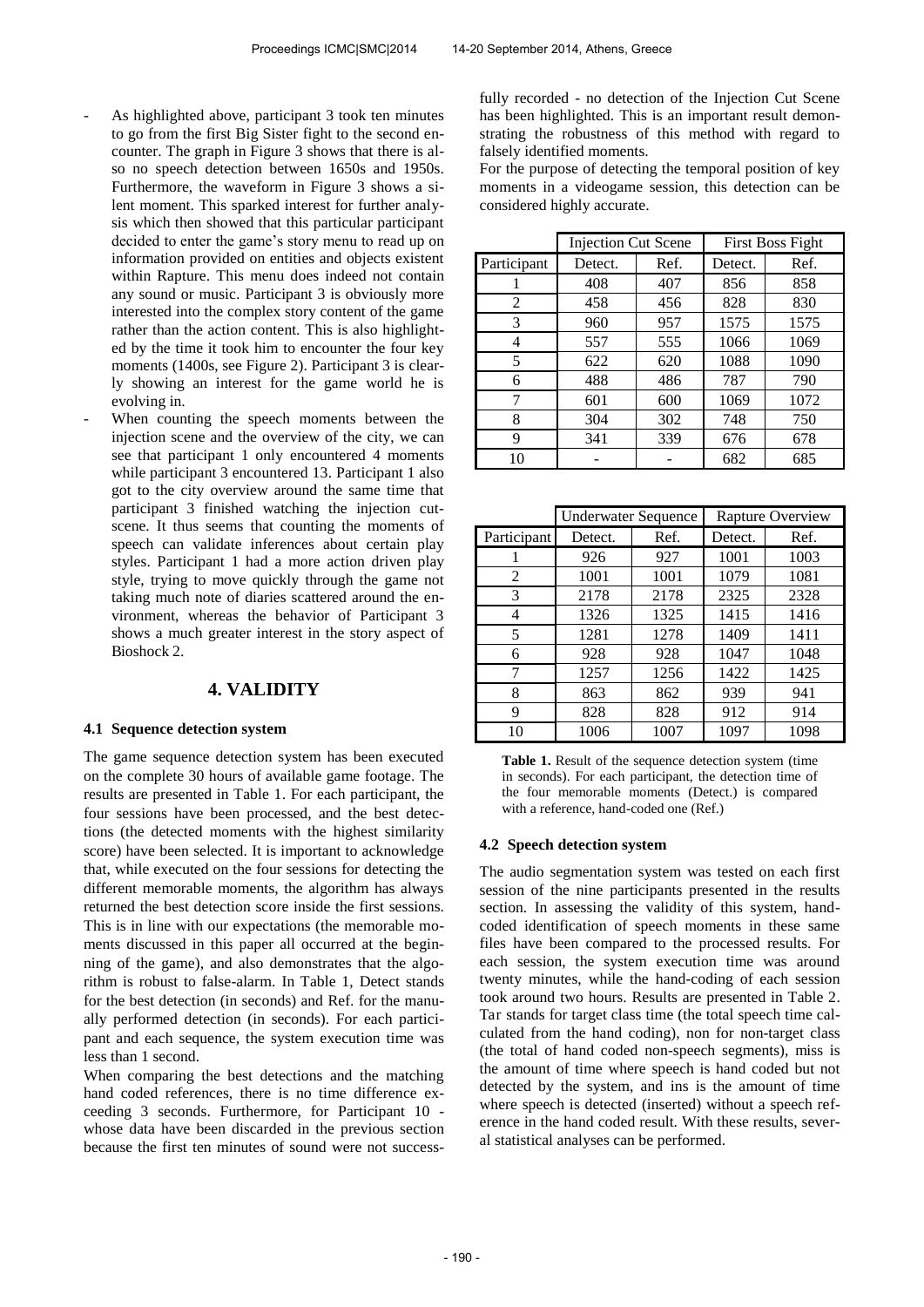|          | tar.    | non      | $-$<br>miss | ins    | %err  | %miss  | %fa   | %rec   | %prec  | F     |
|----------|---------|----------|-------------|--------|-------|--------|-------|--------|--------|-------|
| Summary  | 2577.25 | 21641.95 | 1387.73     | 292.11 | 6.935 | 53.845 | 1.350 | 46.155 | 80.284 | 0.586 |
| Average  | 286.36  | 2404.66  | 154.19      | 32.46  | 6.956 | 52.747 | 1.348 | 47.253 | 78.456 | 0.585 |
|          |         |          |             |        |       |        |       |        |        |       |
| $\bf{0}$ | 1000    |          |             | 2000   |       |        |       | 3000   |        |       |

**Table 2.** Result of the audio segmentation system for the speech class, and example of comparison between hand-coded data (light grey) and speech detection results (dark grey) (participant 9)

Let total be the total time of the file

error rate:  $\%err = 100 \times \frac{(miss+ins)}{total}$ miss rate:  $\frac{m}{s} = 100 \times \frac{m}{t}$ false alarm rate: recall: precision: F-measure:  $F = 2 \times \frac{(prec \times rec)}{(prec + rec)}$ 

As displayed in Table 2, the results obtained from the labeled data used to evaluate the performance of the speech detection system on Bioshock 2 show some flaws of the performing system. An explanation of the significant miss rate (an average of 50%) may be sought in the nature of the speech acts in Bioshock 2. Many speech acts are subject to audio effects that deform them making the detection more difficult. Also the existence of extensive background noise (fighting and war-like noises) overpowering the speech acts and the existence of synthesized sounds that may share properties with vocal sounds can be factors attributing to the miss rate.

Nevertheless, the false alarm rate is very low (1.3%) and a good precision rate (80%) is achieved which means that most detected speech parts occur within the hand-coded sequences (this is highlighted by the chart accompanying Table 3). Therefore, these results are still considered useful for the purpose of automatically identifying moments of interest for further scrutiny and provide a new analysis layer capable of segmenting the gameplay session for the analysis of player behavior in games.

#### **5. CONCLUSION**

This paper has aimed to show the usefulness of acquiring gameplay metrics through an automated analysis of sound in games. Similar to other gameplay metrics these audio based gameplay metrics allow for an empirical assessment of a player's engagement with the game. This increases our understanding of what it actually means to play games. Empirically analyzing existing sounds in games is especially interesting since sound is deemed such an essential experiential game component. By quantifying elements of the encountered soundscape per player, audio based gameplay metrics can show both the types

of sound (speech and music) encountered as well as their temporal location in a gameplay session. An analysis of these metrics can then help our understanding of different play-personas [8] and the different (pace in) behaviour they exhibit.

Audio based gameplay metrics can thus empirically support more theoretical understandings of the gameplay experience by providing robust data on the way that players actually negotiate their way through games. And because audio based gameplay metrics do not have the source code requirements of other type of gameplay metrics these metrics can be implemented in the study of any available game. By extracting metrics from the game's audio feedback [echos], the use of quantitative gameplay data can therefore truly start to move beyond a more exclusive use in playability research into the realm of player experience studies [ethos].

#### **Acknowledgments**

The Royal Society of New Zealand, Marsden Grant for funding 'Videogame Classification: Assessing the experience of play' (10-UOW-024).

The University of Waikato, International Scholarship Grant, for funding 'Quantitative Data and Gameplay Segmentation Applied to the assessment of Players' Experience with Digital Games'.

Thank you to Lennart E. Nacke for his valuable help and support.

# **6. REFERENCES**

- [1] Tavinor, G. The art of videogames. John Wiley and Sons (2009).
- [2] Aarseth, E. Cybertext. Perspectives on Ergodic Literature. London: The John Hopkins University Press, (1997).
- [3] Lauteren, G. Pleasure of the Playable Text: Towards an aesthetic theory of computer games, in F. Mäyrä (Ed.) In Proc. Computer Games and Digital Cultures Conference 2002. Tampere University Press. (2002)
- [4] Consalvo, M. Hot Dates and Fairy-Tale Romances: Studying sexuality in videogames, in J. P. Wolf and B. Perron (Eds.) The Video Game Theory Reader, New York: Routledge. (2003).
- [5] Vorderer, P., Hartmann, T., and Klimmt, C. Explaining the enjoyment of playing video games: the role of competition. In Proc. ICEC '03. (2003) 1-9.